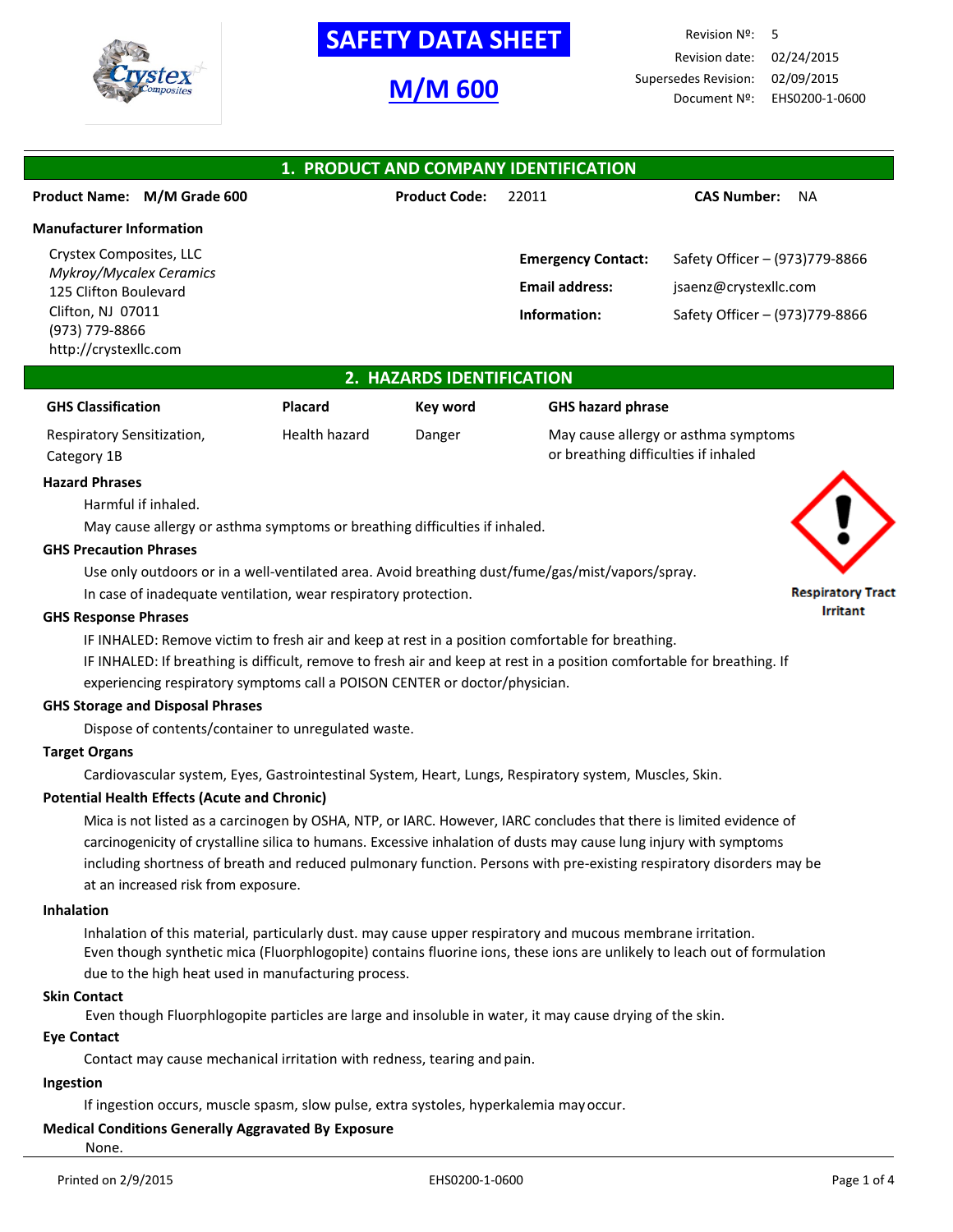

# **SAFETY DATA SHEET**

# **M/M 600**

| 3. COMPOSITION/INFORMATION ON INGREDIENTS |                   |               |  |  |
|-------------------------------------------|-------------------|---------------|--|--|
| Hazardous Components (Chemical Name)      | <b>CAS NUMBER</b> | Concentration |  |  |
| 1. Fluorphlogopite                        | 12003-38-2        | 53%           |  |  |
| 2. Borosilicate glass                     | 65997-17-3        | 43%           |  |  |
| 3. Aluminum oxide                         | 1344-28-1         | 2%            |  |  |
| 4. Cryolite                               | 15096-52-3        | No Data       |  |  |
| <b>4. FIRST AID MEASURES</b>              |                   |               |  |  |

## **Emergency and First Aid Procedures**

If exposure occurs, move to fresh air. Call a physician.

## **In Case of Inhalation**

If an adverse reaction is observed or irritation develops, remove the person from source of exposure to fresh air. If symptoms persist get medical attention.

## **In Case of Skin Contact**

Wash the exposed skin with soap and water. If irritation or rash develops get medical attention.

## **In Case of Eye Contact**

If dust enters eyes, flush immediately with clean water for 15 minutes and call aphysician.

## **In Case of Ingestion**

Clear material from mouth. If large amounts of material are swallowed seek medical attention. Noharmful effects are expected from a small ingestion.

## **Signs and Symptoms Of Exposure**

Signs and symptoms of exposure include upper respiratory irritation, gastrointestinal irritation, musclespasm, extra systoles, bradycardia (slow pulse), hypokalemia (low potassium), and skin and eye irritation,burns.

|                          | <b>5. FIRE FIGHTING MEASURES</b> |                                |         |  |
|--------------------------|----------------------------------|--------------------------------|---------|--|
| <b>Flash Point:</b>      | ΝA                               | <b>Auto ignition Point: NA</b> |         |  |
| <b>Explosive Limits:</b> | ΝA                               | LEL: NA                        | UEL: NA |  |
|                          |                                  |                                |         |  |

## **Fire Fighting Instructions**

Wear positive pressure, self-contained breathing apparatus for firefighting. Use structural firefightingclothing. **Flammable Properties and Hazards Suitable Extinguishing Media**

This material is not flammable or combustible but rather becomes molten. Use any media appropriate forthe surrounding fire, water fog, carbon dioxide, foam or dry chemical.

## **Unsuitable Extinguishing Media**

NA

## **6. ACCIDENTAL RELEASE MEASURES**

## **Steps To Be Taken In Case Material Is Released Or Spilled**

Wear appropriate protective clothing and equipment. Sweep or vacuum up, avoiding the creation ofairborne dust, and collect in a suitable container for disposal. Dust collectors may be used aswell.

## **Protective Precautions, Protective Equipment and Emergency Procedures**

Use a NIOSH approved dust/mist respirator if dust is created.

## **7. HANDLING AND STORAGE**

## **Precautions To Be Taken in Handling**

Avoid generating and breathing dust. Avoid eye contact. Use with adequate ventilation. If clothing becomes contaminated, remove and launder before reuse. Wash thoroughly before eating and drinking.

Food, beverages and smoking materials should not be allowed in the work area.

## **Precautions To Be Taken in Storing**

Store in a dry area away from food and feed products. Avoid dust formation.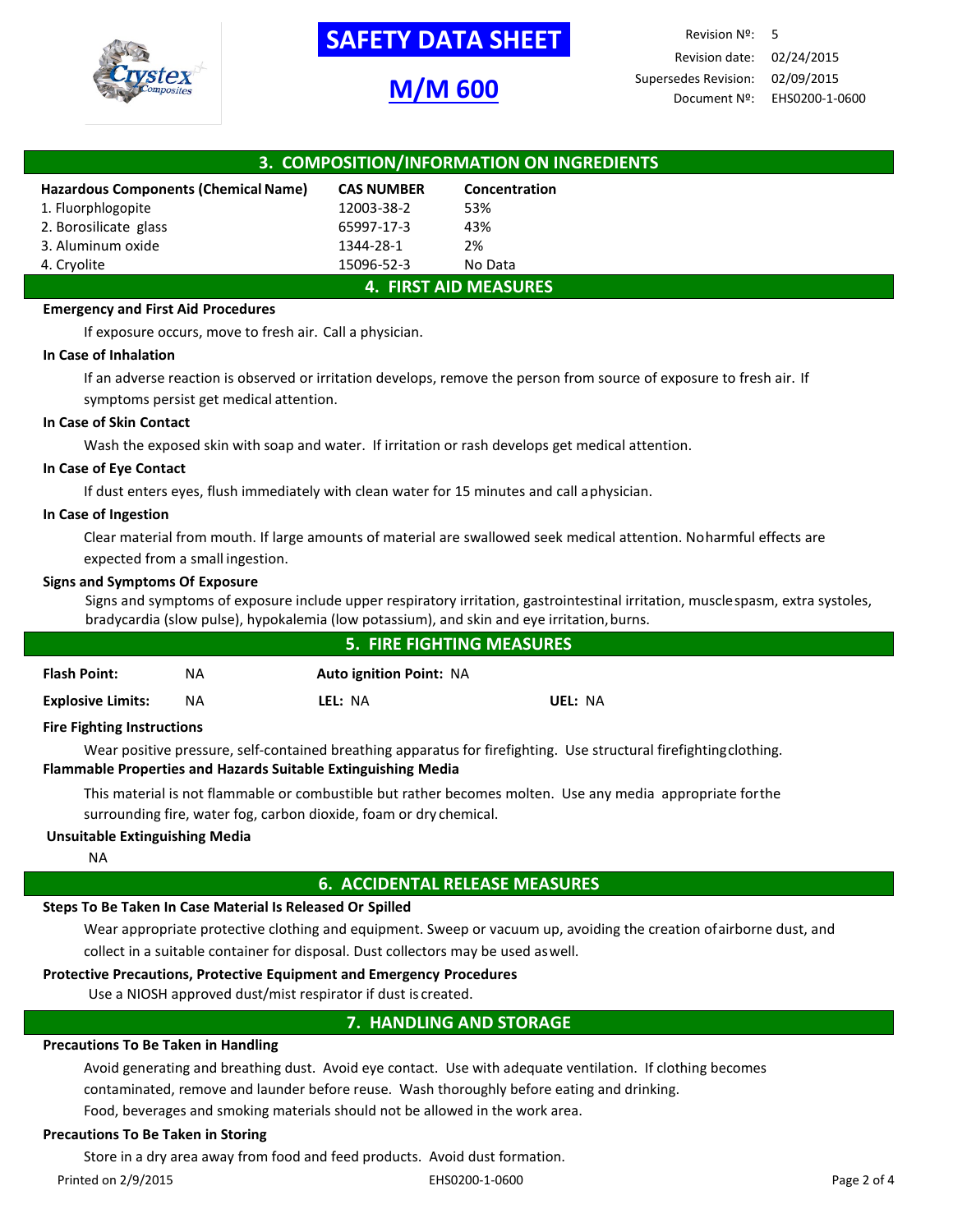

## **-SAFETY DATA SHEET-**

# **M/M 600**

Revision Nº: 5 Revision date: 02/24/2015 Supersedes Revision: 02/09/2015 Document Nº: EHS0200-1-0600

## **Other Precautions**

Mica is not listed as a carcinogen by OSHA, NTP, or IARC. However, IARC concludes that there is limited evidence of carcinogenicity of crystalline silica to humans. Excessive inhalation of dusts may cause lung injury with symptoms including shortness of breath and reduced pulmonary function.

## **8. EXPOSURE CONTROLS/PERSONAL PROTECTION**

| <b>Hazardous Components (Chemical Name)</b> | <b>CAS NUMBER</b> | <b>OSHA PEL</b>                      | <b>ACGIH TLV</b>                             |
|---------------------------------------------|-------------------|--------------------------------------|----------------------------------------------|
| 1. Fluorphlogopite                          | 12003-38-2        | $3 \text{ mg/m}^3$                   | 3 mg/m <sup>3</sup> (as respirable fraction) |
| 2. Borosilicate glass                       | 65997-17-3        | 15 mg/m $3$                          | 10 mg/m $3$                                  |
| 3. Aluminum oxide                           | 1344-28-1         | 15 mg/m <sup>3</sup> (as total dust) | 1 mg/m <sup>3</sup> (as respirable fraction) |
| 4. Cryolite                                 | 15096-52-3        | 2.5 mg/m <sup>3</sup> (as F)         | 2.5 mg/m <sup>3</sup> (as F)                 |

## **Respiratory Equipment (Specify Type)**

For operations where the exposure limit may be exceeded and dust is generated, a NIOSH approved high efficiency particulate respirator is recommended. Equipment selection depends on contaminates type and concentration. Select in accordance with 29CFR1910.134 and good industrial hygiene practice.

#### **Eye Protection**

Normal eye protection should be employed for plant operations. For dusty operations goggles may be required.

## **Protective Gloves**

## **Other Protective Clothing**

#### **Engineering Controls (Ventilation etc.)**

Keep area well ventilated.

## **Work/Hygienic/Maintenance Practices**

Wash hands and face thoroughly after exposure.

|                                       |             | <b>9. PHYSICAL AND CHEMICAL PROPERTIES</b> |           |  |  |
|---------------------------------------|-------------|--------------------------------------------|-----------|--|--|
| <b>Physical State:</b>                | l Gas       | X I Solid<br>Liguid                        |           |  |  |
| <b>Appearance and Odor:</b>           |             | Light gray, odorless, solid sheet or rod   |           |  |  |
| <b>Softening Point/Melting Point:</b> | 600ºC/950ºC | <b>Evaporation Rate:</b>                   | <b>NA</b> |  |  |
| <b>Boiling Point:</b>                 | NA          | <b>Solubility in Water:</b>                | None      |  |  |
| Specific Gravity (Water $= 1$ ):      | 2.8         | <b>Percent Volatile:</b>                   | <b>NA</b> |  |  |
| Density:                              | ΝA          | <b>Saturated Vapor Concentration:</b>      | <b>NA</b> |  |  |
| Vapor Pressure (vs. Air or mm Hg):    | NA.         | <b>Viscosity:</b>                          | <b>NA</b> |  |  |
| Vapor Density (vs. $Air = 1$ ):       | <b>NA</b>   | pH:                                        | <b>NA</b> |  |  |
|                                       |             |                                            |           |  |  |

## **10. STABILITY AND REACTIVITY**

| <b>Stability</b>                                  | Unstable [ ]   | Stable $[X]$         |
|---------------------------------------------------|----------------|----------------------|
| <b>Conditions To Avoid - Instability</b>          | <b>NA</b>      |                      |
| <b>Incompatibility - Materials To Avoid</b>       | <b>NA</b>      |                      |
| <b>Hazardous Decomposition Or Byproducts</b>      | <b>NA</b>      |                      |
| <b>Possibility of Hazardous Reactions:</b>        | Will occur [ ] | Will not occur $[X]$ |
| <b>Conditions To Avoid - Hazardous Reactions:</b> | ΝA             |                      |